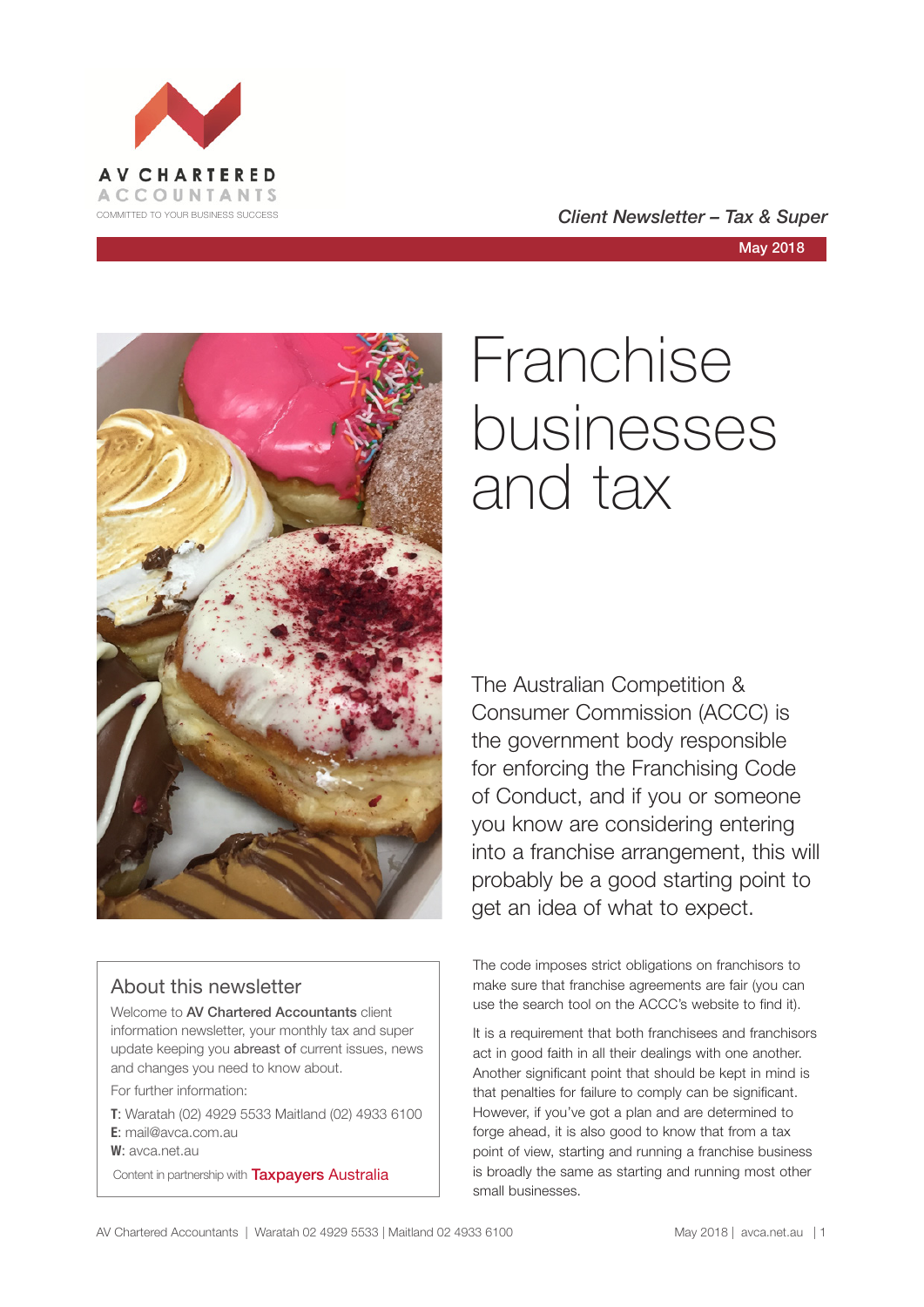### Franchising and tax *cont*

There are additional considerations however, in that there are different tax treatments for franchise-specific payments and transactions between franchisee and franchisor. (The person who grants the right to use a business under some brand name or trade mark, and the right to manufacture and distribute their products or services, is known as the franchisor. The person who receives these rights is known as the franchisee.) The franchisor and each franchisee need to have separate Australian business numbers (ABNs).

### Franchise fee deductions

The initial franchise fee or transfer fee that is paid to the franchisor forms part of the cost base for your franchise business as a capital asset. As these fees are capitally invested in the business, you as the franchisee do not deduct the fee as a business expense from your annual income tax.

Depending on the circumstances, franchise renewal fees may form part of a franchisee's cost base. Any franchise renewal fees not included in the cost base may be deductible as a business expense and subject to the prepayment rules (more below). Generally you can deduct the fees paid to the franchisor for ongoing training as a business expense.

The prepayment rules cover expenses incurred in a current income year under an agreement for something to be done, in whole or in part, in a later income year. This alters the timing of a deduction for certain prepaid expenses that would ordinarily be immediately deductible in full in the year they are incurred. The subsequent timing of such a deduction can generally be made over an "eligible service period", which in most cases means when the agreement is in force.

### Goods and services tax

Payments made to the franchisor will generally also include a goods and services tax (GST) component, as in most cases the franchisor will be GST registered. If you as the franchisee are also GST registered, you will be able to claim a GST credit from the ATO for the GST amount included in:

- initial franchise fees
- franchise renewal fees
- franchise service fees or royalties
- advertising fees
- transfer fees, and
- training fees.

### Royalties or interest payments

An agreement to purchase a franchise often includes ongoing payments of royalties, interest payments or levies to the franchisor. These payments typically cover head office expenses, such as administration, advertising and technical support.

Unlike the initial up-front fee, when you work out your annual income tax liability you are generally able to deduct payments of royalties, interest payments and levies in the year these are incurred, as they are and will be a continuing expense in carrying on the business.

### Non-resident franchisors

You may, depending on the original franchisor business that takes you on as a franchisee, find that you are required to make royalty or interest payments to nonresident franchisors that are based in another country. The ATO generally requires that franchisees withhold a flat rate of 30% from the gross amount of a royalty payment and 10% from the gross amount of an interest payment. However, a double tax agreement with the non-resident franchisor's country of residence may reduce this rate. Check with us if this is an issue.

You will need to pay the ATO the amounts withheld from royalty and interest payments, and have us report these amounts in your activity statement for the relevant reporting period. We will later need to report the total annual amount of royalty and interest payments and amounts withheld to the ATO.

A franchisee can only deduct the royalty payment to a non-resident franchisor as a business expense if you have withheld tax from the royalty payment and the amount has been paid to the ATO.

### Ending a franchise agreement

If you either transfer a franchise to another party or terminate your franchise agreement, you may need to alert us in case there are both capital gains tax (CGT) and GST consequences.

When you transfer or terminate a franchise, the initial franchise fee or transfer fee that is included in the business's cost base may be relevant in working out the net capital gain (if any) to include in a subsequent tax return.  $\blacksquare$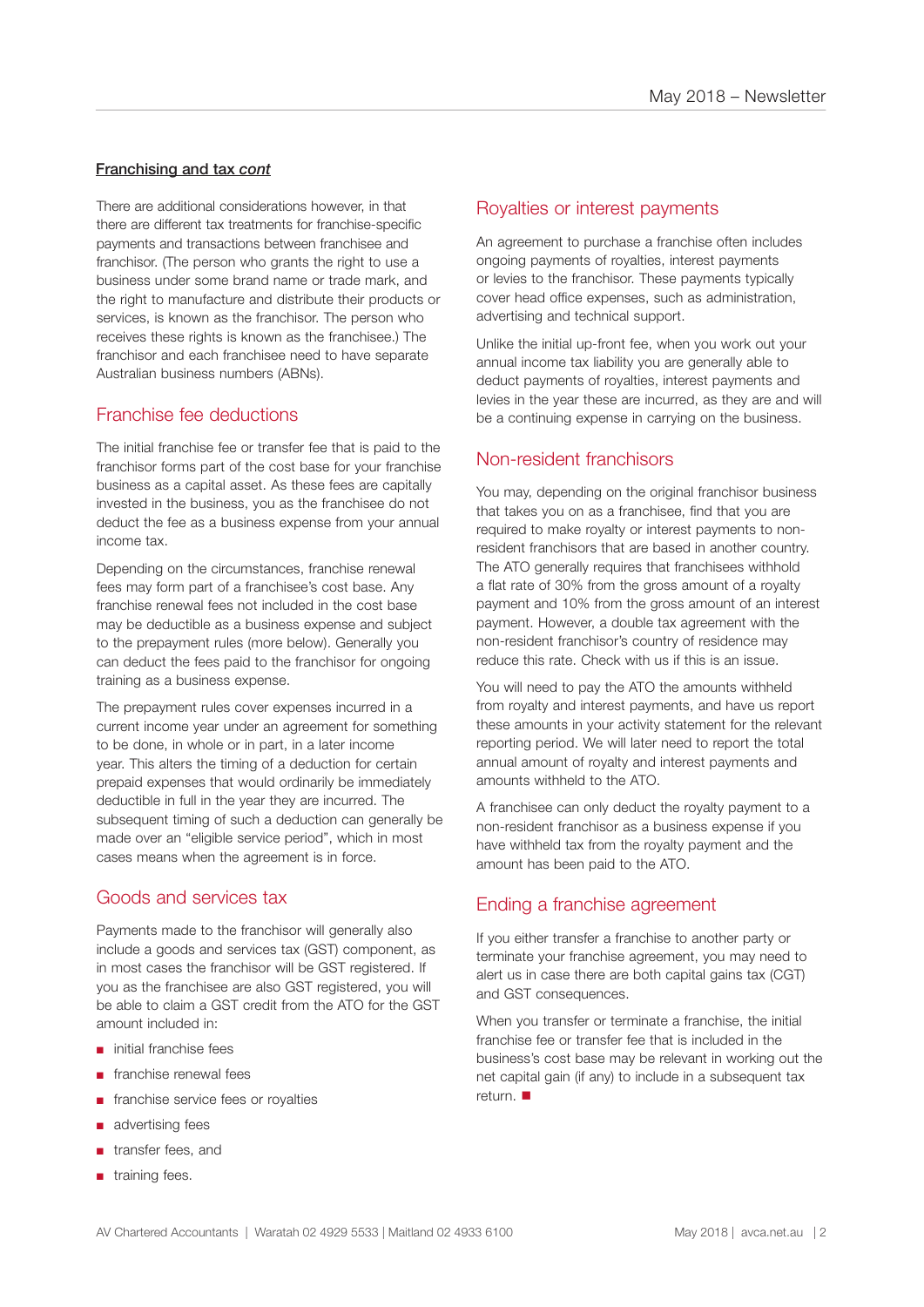# **Interest deductibility after income-producing activity ceases**

 $A$ <sup>n</sup> issue that sometimes arises for business owners is whether interest expenses incurred on borrowed funds used in a business remain deductible after the business's income earning activities have ceased.

As a general rule, in order for interest expenses to be deductible in the relevant income year, a taxpayer is generally required to demonstrate that the expense was either incurred in gaining or producing assessable income, or necessarily incurred in carrying on a business for the purpose of gaining or producing that assessable income.

In either case, the taxpayer is required to demonstrate that there is sufficient connection between the interest expense incurred and the derivation of assessable income. In past court cases on this matter, in determining such a connection, consideration was given to the purpose of the borrowing (commonly referred to as the "purpose" test) and the use to which the borrowed funds have been put (the "use" test).

In each judgment, the courts allowed a deduction for interest expenses incurred on borrowed funds notwithstanding the disposal of the relevant income producing assets.

### **Case 1:** Partners borrowed to acquire a delicatessen business.

After a number of years of trading, the business was sold at a loss. The proceeds of the disposal were paid to the lender but were insufficient to satisfy the liability fully. The court held that the interest expense incurred on the outstanding loan balance remained deductible.

### **Case 2:** The taxpayer, with her husband, borrowed money to fund a trucking and equipment hire business.

After her husband's death, the wife sold the assets of the business but the proceeds (plus other amounts on hand) were insufficient to fully repay the loan. She subsequently refinanced the loan because she was able to obtain a lower interest rate through an alternative lender. In these circumstances, notwithstanding that the business had ceased, it was held that the interest costs incurred relating to the refinanced loan were deductible as the new loan was considered to have taken on the same character as the original borrowing.

### **Establishing a connection**

Based on the principles in these cases, the ATO maintains that a sufficient connection between the former income earning activities and the interest expenses incurred following cessation of those activities must continue to be maintained.

In practical terms, and to ensure success in making any such claims, it must be determined whether a connection between the interest expense and the former income-earning activities remains or whether this has been broken.

The ATO has acknowledged that ongoing interest expenses, in the above circumstances, may still be deductible irrespective of:

- the loan not being for a fixed term
- the taxpayer having a legal entitlement to repay the principal before maturity, with or without penalty, or
- the original loan being refinanced, whether once or more.

The ATO does state, however, that any connection would be broken if it could be concluded that the taxpayer:

- had kept the loan on foot for reasons unassociated with the former business activity, or
- had made a conscious decision to extend the loan to obtain a commercial advantage that is unrelated to the previous attempts to earn assessable income.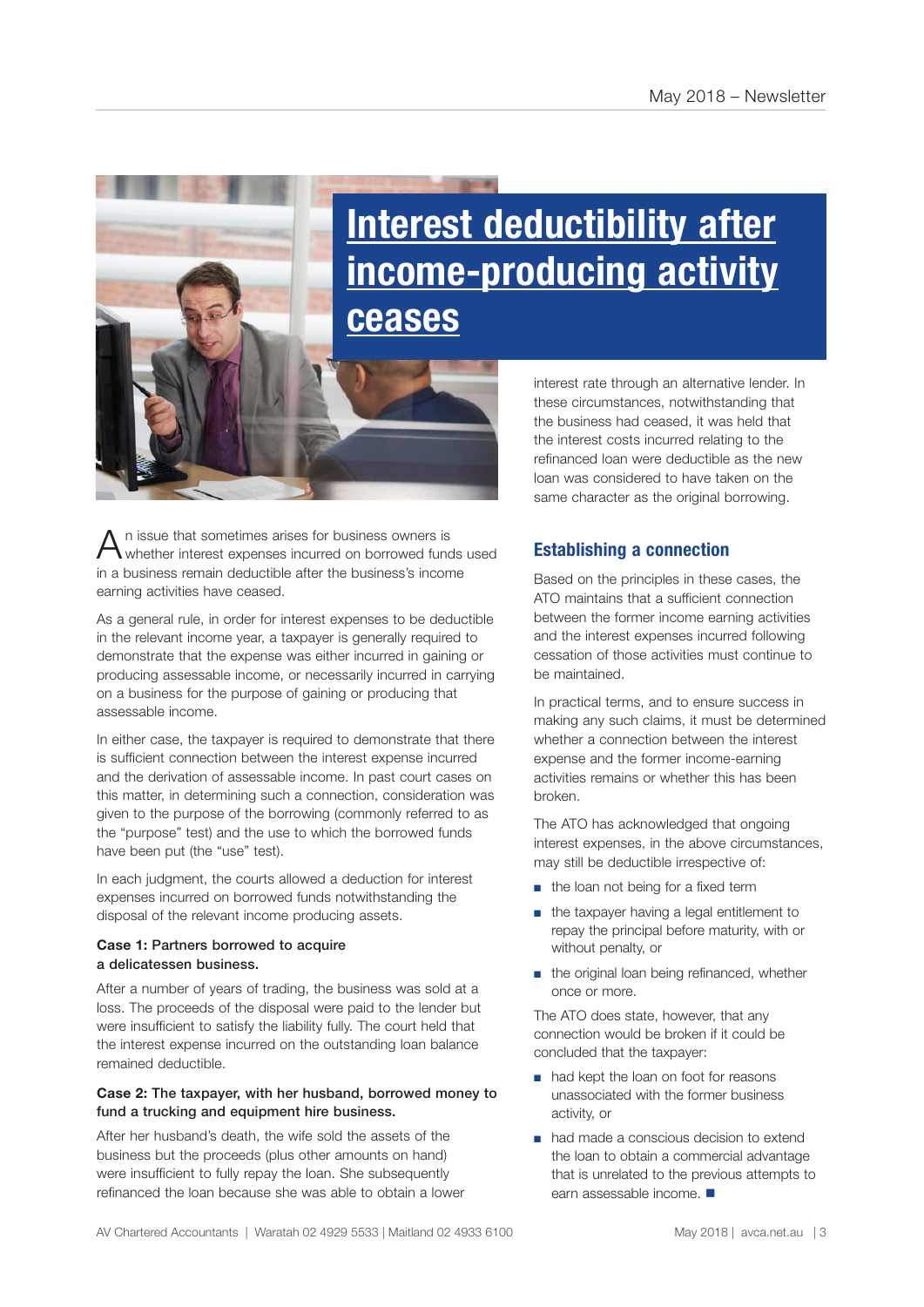

Whether or not the trustee of a complying superannuation fund can accept member contributions for those aged between 65 and 75 depends on the member satisfying a "work test".

The work test requires a member to have been gainfully employed for at least 40 hours in a period of not more than 30 consecutive days during the financial year a contribution is made.

To be "gainfully employed" a person must either be employed or self-employed for gain or reward in any business, trade, profession, vocation, calling, or occupation or employment.

The definition of "gain and reward" is particularly broad and does not limit itself to salary or wages. It includes business income, bonuses, commissions, fees or gratuities, in return for personal exertion.

If the contribution is made to an industry or retail fund, the person making the contribution is generally required to tick a box that states that the work test has been satisfied.

In the case where the contribution is made to an SMSF, a *Work Test Declaration* would typically suffice as proof the work test has been passed.

It is however essential to retain evidence of the work performed as there is always the risk of being asked (in the event of an ATO audit) to provide appropriate evidence that the work test has been met. If the ATO is not satisfied with the evidence provided, the contribution is likely to be disallowed.

Many questions have been asked about the work test over the years. The following is a compilation of answers to some of the most relevant questions.

### **WORK TEST AND VOLUNTARY WORK**

Jane worked unremunerated for a charity throughout the 2016-17 financial year. Would Jane satisfy the work test in that year?

No, as an unpaid volunteer, her work does not meet the definition of a "gainfully employed" person.

### **WORK TEST AND SALARY SACRIFICE**

Peter is over 65, working full-time and salary sacrificing his whole salary to superannuation. Peter has no taxable income to declare in his personal income tax return. How would Peter prove that he satisfies the work test?

Where there is full salary sacrifice then the PAYG payment summary from the employer would still be issued with the salary sacrificed amount being reported as reportable superannuation contributions. This would provide enough evidence of the gain or reward for the work test.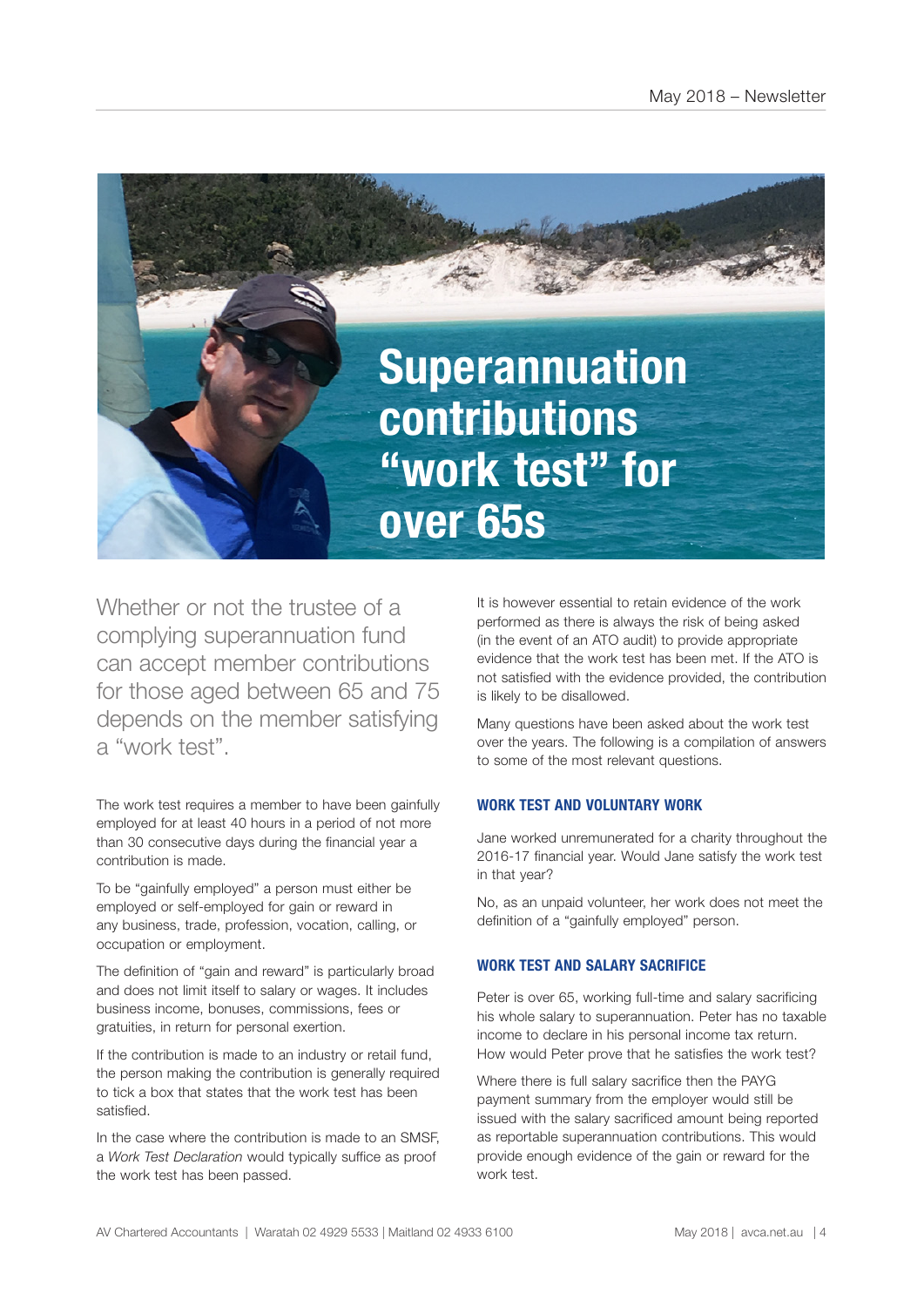### Superannuation contributions "work test" for over 65s *cont*

### **PROVING WORK TEST WHERE ONE IS AN EMPLOYEE**

How can an employee prove that they satisfy the work test?

In the case where one is an employee and works for at least 40 hours in a period of not more than 30 consecutive days during a financial year, the existence of PAYG summaries, an employment contract and evidence of superannuation guarantee contributions made on their behalf will provide appropriate evidence of the work test.

### **PROVING WORK TEST WHERE ONE IS NOT AN EMPLOYEE**

How can a self-employed individual prove that they satisfy the work test?

In this case, notes of the work done and the activities performed together with invoices/pay slips substantiating the income derived and the hours worked will provide evidence for the work test. Factors suggesting the individual is genuinely carrying on a business and that the work was done and paid for legitimately, at a commercial rate, will be relevant here.

### **TURNING 65 DURING A FINANCIAL YEAR**

John turned 65 on 22 September 2016. John made non-concessional contributions to a superannuation fund during the 2016-17 financial year. Under what circumstances was John able to contribute?

The main issue here revolves around John turning 65 on 22 September 2016. What is required is for John to meet the work test if the contribution is made after his 65th birthday. In short;

- if the non-concessional contribution is made prior to John turning 65 (that is, before 22 September 2016) he is not required to meet the work test as members under 65 do not have to satisfy a work test to make these contributions.
- if the contribution is made after John's 65th birthday. he must be gainfully employed and work for at least 40 hours in a period of not more than 30 consecutive days in the 2016-17 financial year.

### **TRIGGERING THE BRING-FORWARD PROVISIONS**

Andrew has a total super balance of \$500,000 on 30 June 2017. Andrew contributes \$100,001 to his SMSF just before his 65th birthday in the current

year, triggering the "bring forward rule" for the nonconcessional contributions in the 2017-18 year. Will Andrew need to satisfy the work test in each of the following two years in order for the SMSF to be permitted to accept any subsequent member contributions?

Yes, this is because a person who has triggered the "bring forward rule" for non-concessional contributions in a financial year and has since reached age 65 is required to satisfy the work test in later financial years that they may want to contribute up to their brought forward non-concessional contributions cap.

#### **TURNING 75 DURING A FINANCIAL YEAR**

Is it possible to make non-concessional contributions after reaching age 75 if the work test was satisfied within the financial year prior to the individual's 75th birthday?

Yes, but only if the contribution is received by the fund within 28 days after the end of the month when a person turns 75. For example, if a person turns 75 in April, then the contribution must be received by their super fund by 28 May.

### **WORK TEST REQUIREMENT AND "RESERVED" CONTRIBUTIONS**

Chris is 69 years old. He made a personal contribution of \$20,000, which was received by his SMSF in June 2017. The contribution was applied to an unallocated contribution account (established in accordance with the rules of the SMSF), and subsequently allocated to Chris's accumulation account on 7 July 2017. Would Chris be required to satisfy the work test in the year the contribution was made to the fund (that is, 2016-17) or in the year the contribution was allocated to Chris's account (2017-18)?

Chris is required to meet the work test in the year the contribution was made to the fund (2016-17) rather than when the contribution was allocated to his account  $(2017-18)$ .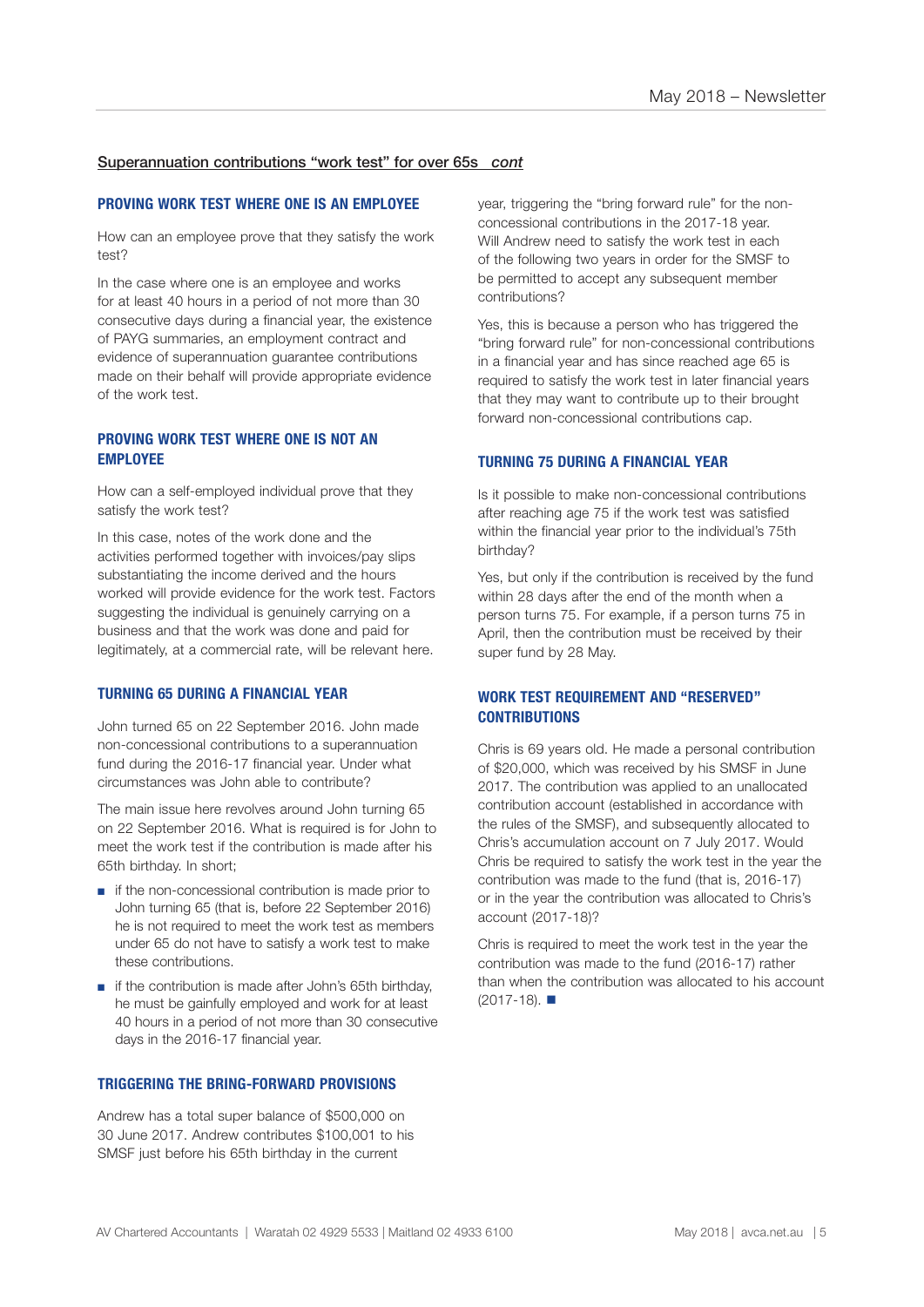

# **2-minute quiz:** Business deductions

How well do you know your business deductions? Try these questions to find out! Answers on page 7.

# Question 1

A company's financial accounts show the following information in relation to its bad debts and doubtful debts for the year:

- Closing balance for doubtful debts from the previous year: \$172,000
- Doubtful debts provided for (but not written off) during the year: \$89,000
- Bad debts formally written off during the year: \$94,000
- Closing balance for doubtful debts at year end: \$167,000

### What is the deductible amount for the year?

- 1. \$172,000
- 2. \$89,000
- 3. \$94,000
- 4. \$167,000

## Question 2

A business incurs these legal expenses:

- A. Legal fees relating to the acquisition of a subsidiary company
- **B.** Legal fees relating to settling a customer dispute over an allegedly faulty product
- C. Legal fees relating to hiring five new staff members
- D. Legal fees relating to establishing a business loan. The fee was \$300.

### Which of the expenses are fully deductible in the year the expenditure was incurred?

- 1. B and C
- 2. B, C and D
- 3. C only
- 4. A, B and C
- 5. A,B,C and D

This information has been prepared without taking into account your objectives, financial situation or needs. Because of this, you should, before acting on this information, consider its appropriateness, having regard to your objectives, financial situation or needs.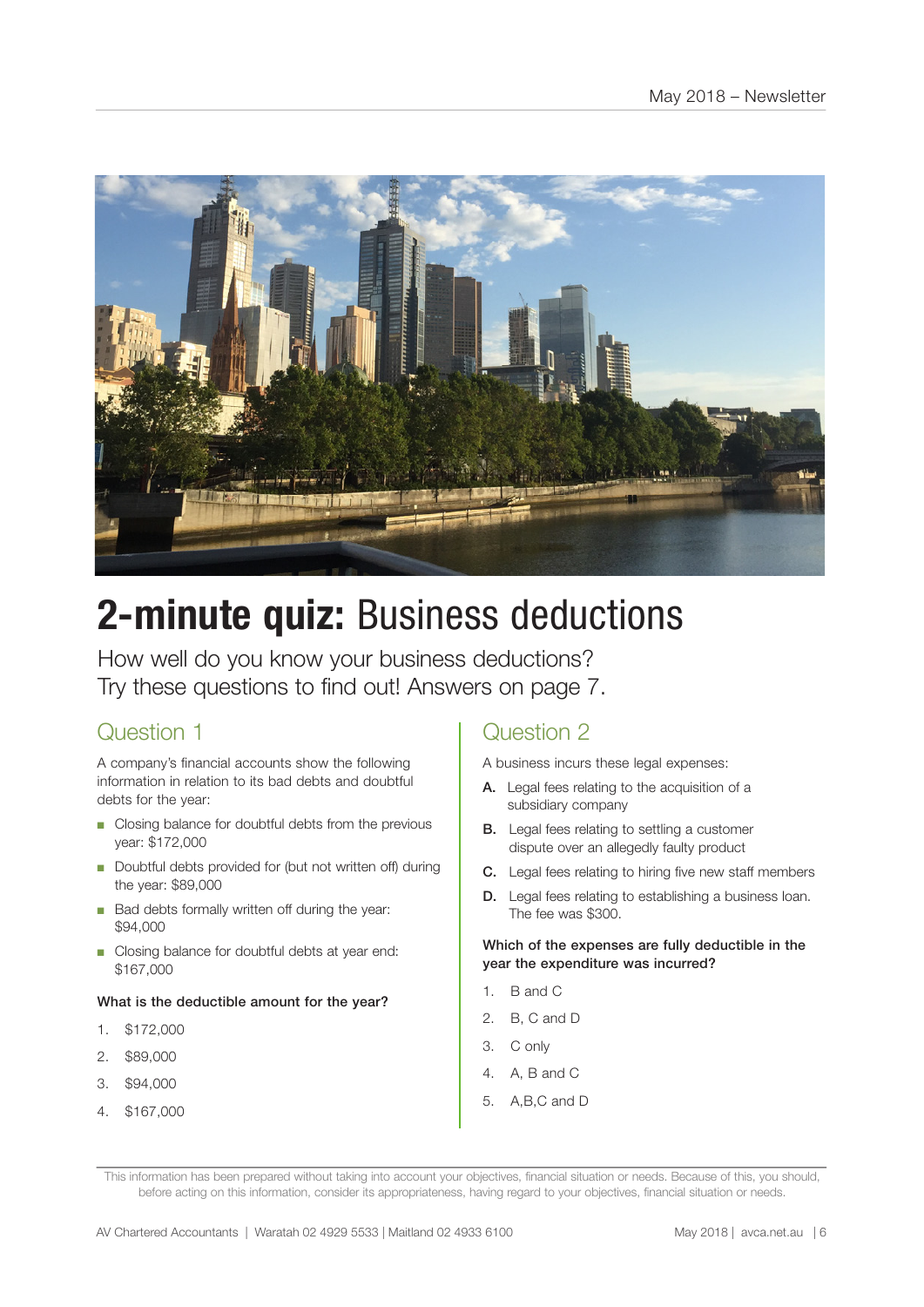### 2-minute quiz: Business deductions *continued*

### Answer 1

### The correct answer is 3.

As a general rule, bad debts may be deductible under the general deduction provisions, or alternatively are deductible under a specific section of the tax law.

Broadly, if the company were to claim a bad debt deduction under the specific section, the debt must have been bought to account as assessable income of the taxpayer for the current year or an earlier year. Alternatively, a deduction could be claimed if it is in respect of money lent in the ordinary course of a money lending business – that is, there is no requirement for the debt to have been included in the business's assessable income.

In order to be deductible, a debt must be actually bad and written off. It is not sufficient that a debt is merely provided for as being doubtful or expected to turn bad in a future income year.

In its relevant guidance, the ATO states:

*A debt may be considered to have become bad in any of the following circumstances:*

- *(a) the debtor has died leaving no, or insufficient, assets out of which the debt may be satisfied*
- *(b) the debtor cannot be traced and the creditor has been unable to ascertain the existence of, or whereabouts of, any assets against which action could be taken*
- *(c) where the debt has become statute barred and the debtor is relying on this defence (or it is reasonable to assume that the debtor will do so) for non-payment*
- *(d) if the debtor is a company, it is in liquidation or receivership and there are insufficient funds to pay the whole debt, or the part claimed as a bad debt, and*
- *(e) where, on an objective view of all the facts or on the probabilities existing at the time the debt, or a part of the debt, is alleged to have become bad, there is little or no likelihood of the debt, or the part of the debt, being recovered.*

In another section of the same guidance, the ATO states:

*While individual cases may vary, as a practical guide a debt will be accepted as bad under category (e) above where, depending on the particular facts of the case, a taxpayer has taken the appropriate steps in an attempt to recover the debt and not simply written it off as bad. Generally speaking such steps would include some or all of the following, although the steps undertaken will vary depending upon the size of the debt and the resources available to the creditor to pursue the debt:*

- *(i) reminder notices issued and telephone/mail contact is attempted*
- *(ii) a reasonable period of time has elapsed since the original due date for payment of the debt. This will of necessity vary depending upon the amount of the debt outstanding and the taxpayers' credit arrangements (eg 90, 120 or 150 days overdue)*
- *(iii) formal demand notice is served*
- *(iv) issue of, and service of, a summons*
- *(v) judgment entered against the delinquent debtor*
- *(vi) execution proceedings to enforce judgment*
- *(vii) the calculation and charging of interest is ceased and the account is closed, (a tracing file may be kept open; also, in the case of a partial debt write-off, the account may remain open)*

*(viii) valuation of any security held against the debt, and*

*(ix) sale of any seized or repossessed assets.*

### Answer 2

### The correct answer is 1.

The reasoning for each expense incurred is as follows:

- A. Legal fees relating to the acquisition of a subsidiary company would generally not be deductible in the income year incurred as the expenditure is of a capital nature, not a direct business expense. It is unclear as to what aspect of the acquisition the legal costs relate to. Depending on their nature, they may form part of the cost base of the shares of the acquired company or, as a last resort, the costs may be deductible over five years as "blackhole expenditure".
- B. Legal fees incurred in the ordinary course of business which relate to settling a dispute with a customer over an allegedly faulty product would generally be fully deductible in the income year incurred as it is necessarily incurred in carrying on a business.
- C. Legal fees relating to hiring new staff members would also generally be deductible in the year incurred as it is necessarily incurred in carrying on a business.
- D. Legal fees relating to establishing a business loan would generally not be fully deductible in the income year incurred as the expenditure is of a capital nature. Legal fees that are in the nature of borrowing costs may be deductible however over the lesser of the loan term or five years (although an immediate deduction would be available if the amount is \$100 or less).  $\blacksquare$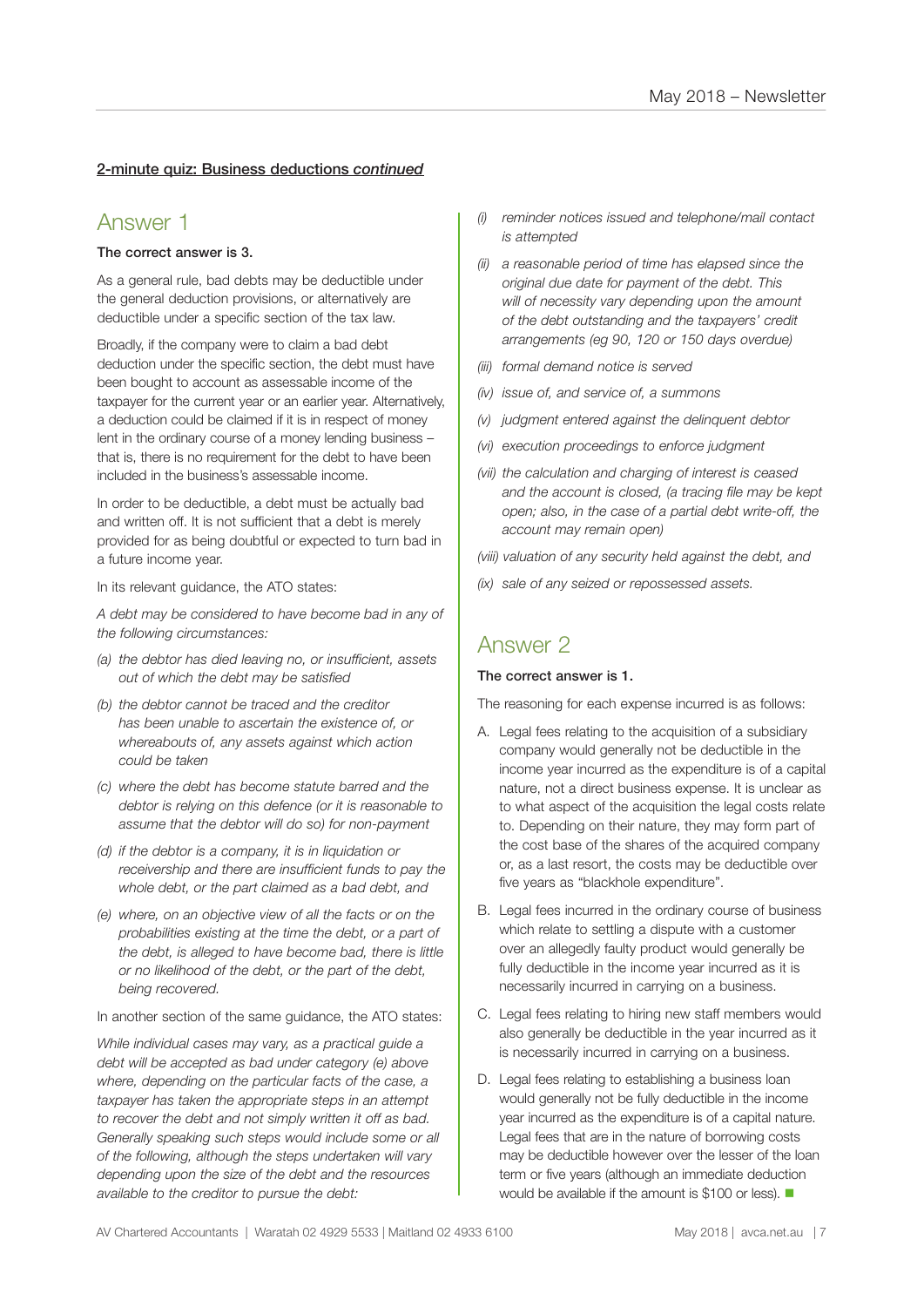

A testamentary trust works in tandem with a will, and is similar to a discretionary trust, with the major difference being it only takes effect upon the death of the person who made the will. The trust can be funded by some or by all of your assets, and by payments derived as a consequence of death, such as life insurance payouts and superannuation death benefits.

Multiple testamentary trusts can be created specifically in wills or by giving the executor of the will the discretion to set up a separate testamentary trust under certain specified parameters. A well governed trust will ensure desired asset protection is achieved and family and legal disputes minimised or hopefully prevented.

A testamentary trust can exist for up to 80 years, but can also vest (be wound-up) earlier if the trustee so decides. Under a testamentary trust, the ultimate control and legal ownership of the estate is clearly with the trustee. The beneficiaries do not legally own the assets of the trust, but have a right to be considered in the distribution of the income and capital of the trust.

### *continued overleaf*  $\Rightarrow$

Testamentary trusts are formed under the auspices of a valid will or testament rather than other trusts which are ordinarily created during life (inter vivos) under the terms of a trust deed. It is a trust structure that is often used to protect family assets by having greater control over management and distributions of the deceased estate to beneficiaries.

It is crucial that the planning and appointing process of the trustee is well governed. The decision as to who the trustee of the trust is of necessity an important one so as to ensure that the appointee is one that is trustworthy, competent and will serve to protect the beneficiaries' entitlements.

# **i** Key parties in a testamentary trust

- Settlor: the person who creates the trust (as part of their will).
- Trustee: responsible for carrying out the terms of the will.
- Beneficiary: person/s entitled to receive benefits of the trust.
- Court: the probate court oversees the handling of the trust by the trustee, ensuring the trust is properly followed.